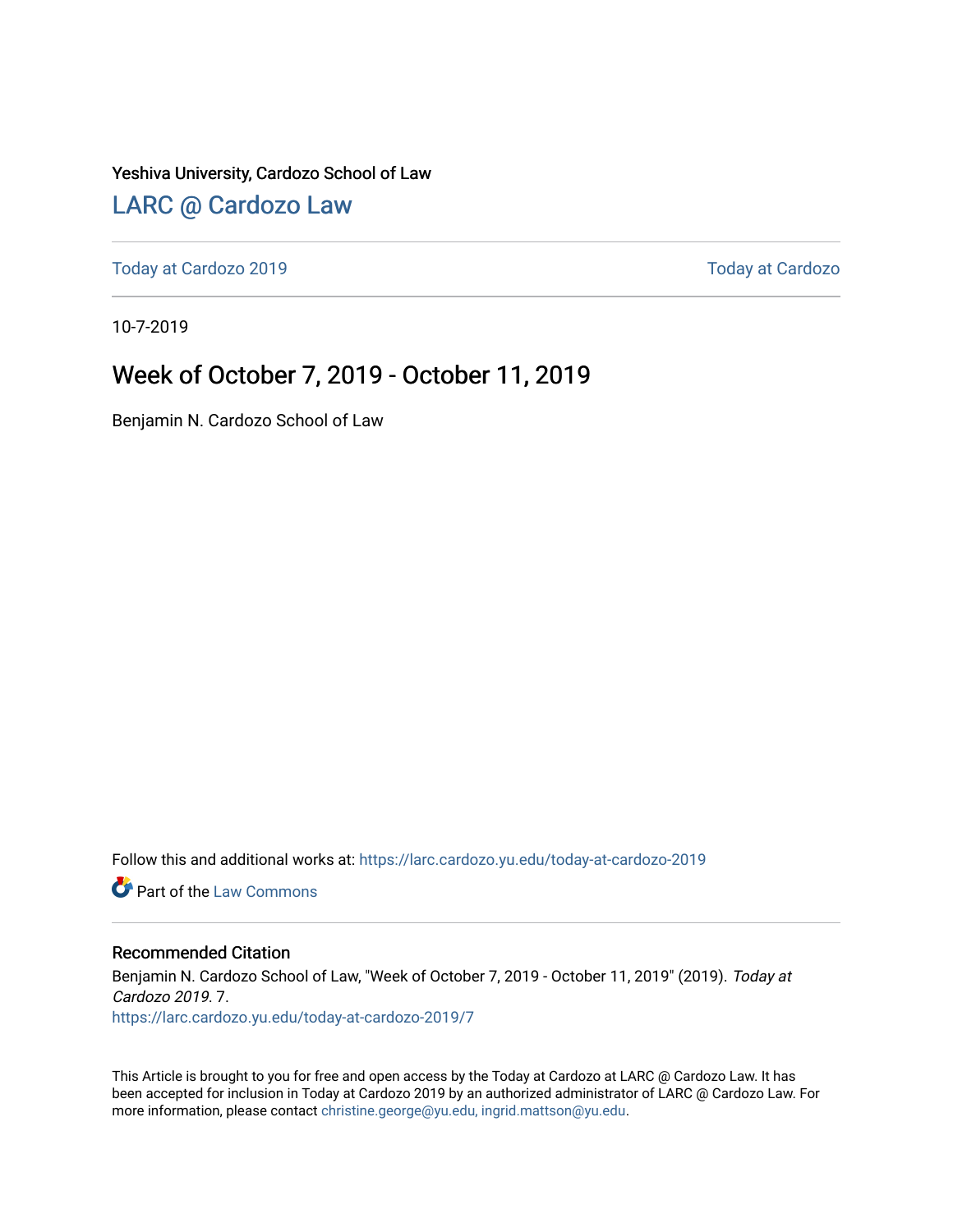#### Monday, October 7, 2019

IPLS Hosts: Q&A Session with Lillian Laserson Monday, October 7, 12pm-1pm Room 205

Come join Cardozo's Intellectual Property Law Society in celebrating NY Comic Con with a Q&A session with Lillian Laserson, former General Counsel of DC Comics. Bring yourselves and your questions! Food will be provided.

Title of Event: LALSA's First General Body Meeting Date: Monday, October 7th from 4 - 5 PM Location: Room 424 Sponsoring SBA group: LALSA (Latina American Law Student Association)

Please join the Jewish Law Student Association (JLSA) for our Fall General Body Meeting today in Room 304 at 12pm. Hear about our exciting upcoming events, meet our executive board members, and eat some pizza! Looking forward to seeing you!

Critical Developments in NY Housing Policy October 7, 2019, at 6:30pm, Room 1008 A Symposium hosted by the Cardozo Journal of Equal Rights and Social Justice Insight from experts on the New York Housing Stability and Tenant Protection Act of 2019 and its context, significance, and future impact on housing policy for New Yorkers and their attorneys

> Title of Event: Cardozo Environmental Law Society General Body Meeting Date: Monday, October 7 at 4 pm Location: Room 204 Sponsoring group: Cardozo Environmental Law Society

Join us to discuss developments in environmental issues and to welcome all new members. We will discuss objectives of our club, exciting events planned, future board position opportunities including 1L, 2L, and 3L representatives, and vote on CELS's primary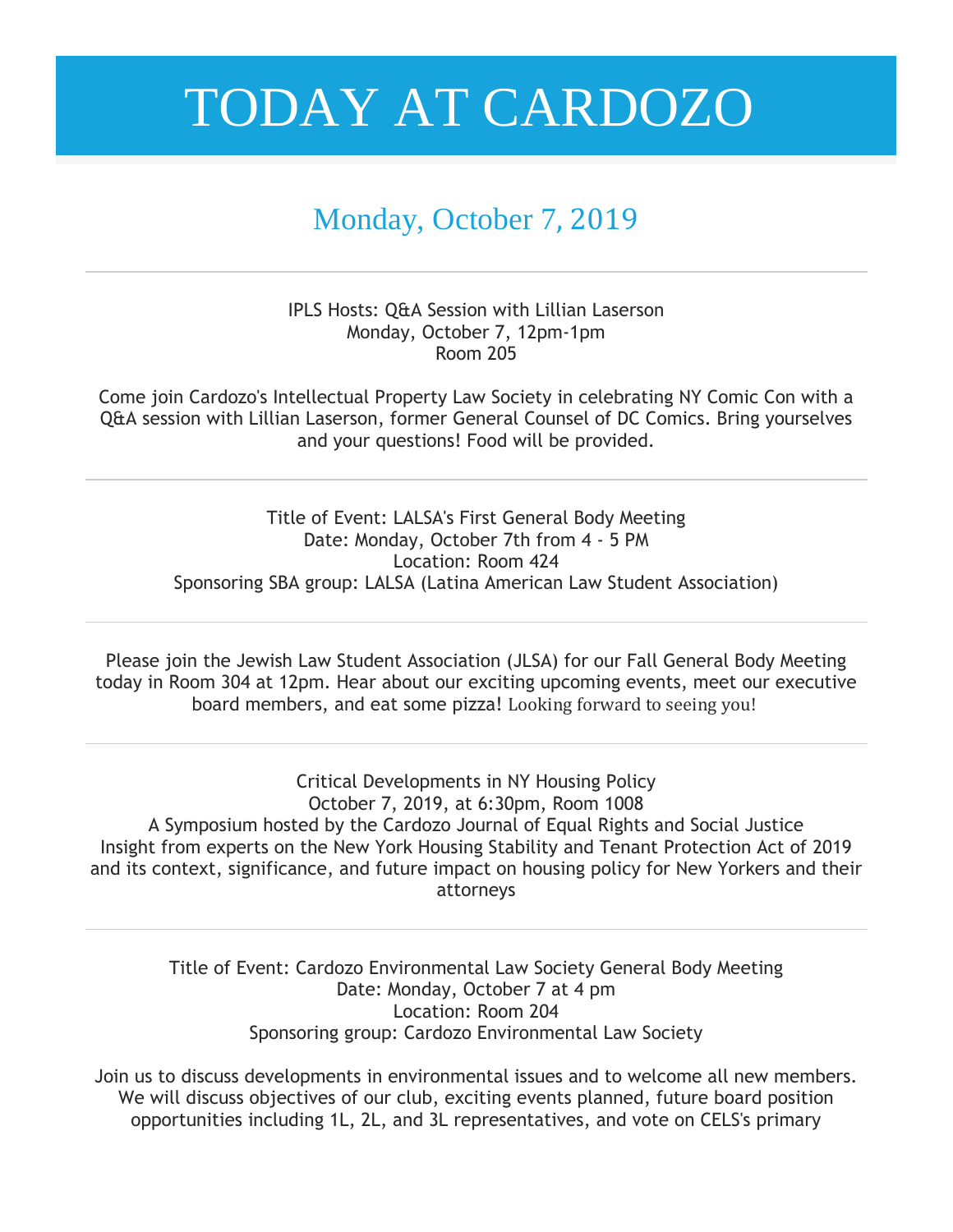objectives for the year. Professor Herz will be in attendance to lure students into Environmental Law.

Please join the Women's Law Initiative at our first weekly Brown Bag Lunch series TODAY, Monday, October 7, from 12:15 - 1:15 pm in Room 424. Our first discussion will be about mental health in law school, since October 10 is Law Student Mental Health Day. Bring your own lunch and get ready to chat! All are welcome. Brown Bag Lunch October 7, 12:15-1:15 Room 424

> Cardozo Student Chapter Animal Legal Defense Fund General Body Meeting October 7, 12-1 PM Location: Room 201

Come join us for our first General Body Meeting of the year to learn about our upcoming events and how to get involved!

Falafel will be served!

### Upcoming Events and Announcements

ABA National Law School Mental Health Awareness will be observed this year on Thursday, October 10th, 2019. Come to Room 1008 at 4pm for a panel discussion covering:

Tips for support Strategies for self-care Resources for those living with or caring for those living with mental illness And navigating the legal profession

Join the Office of Student Services, along with the Yeshiva Counseling Center and the New York City Bar Lawyer Assistance Program to discuss mental health awareness as it relates to the legal profession. Refreshments will be served.

> What: IP Law in Media Q&A with Christian Palmieri '03, A+E Networks When: Wednesday, October 16th at 4 PM Where: Third Floor Lounge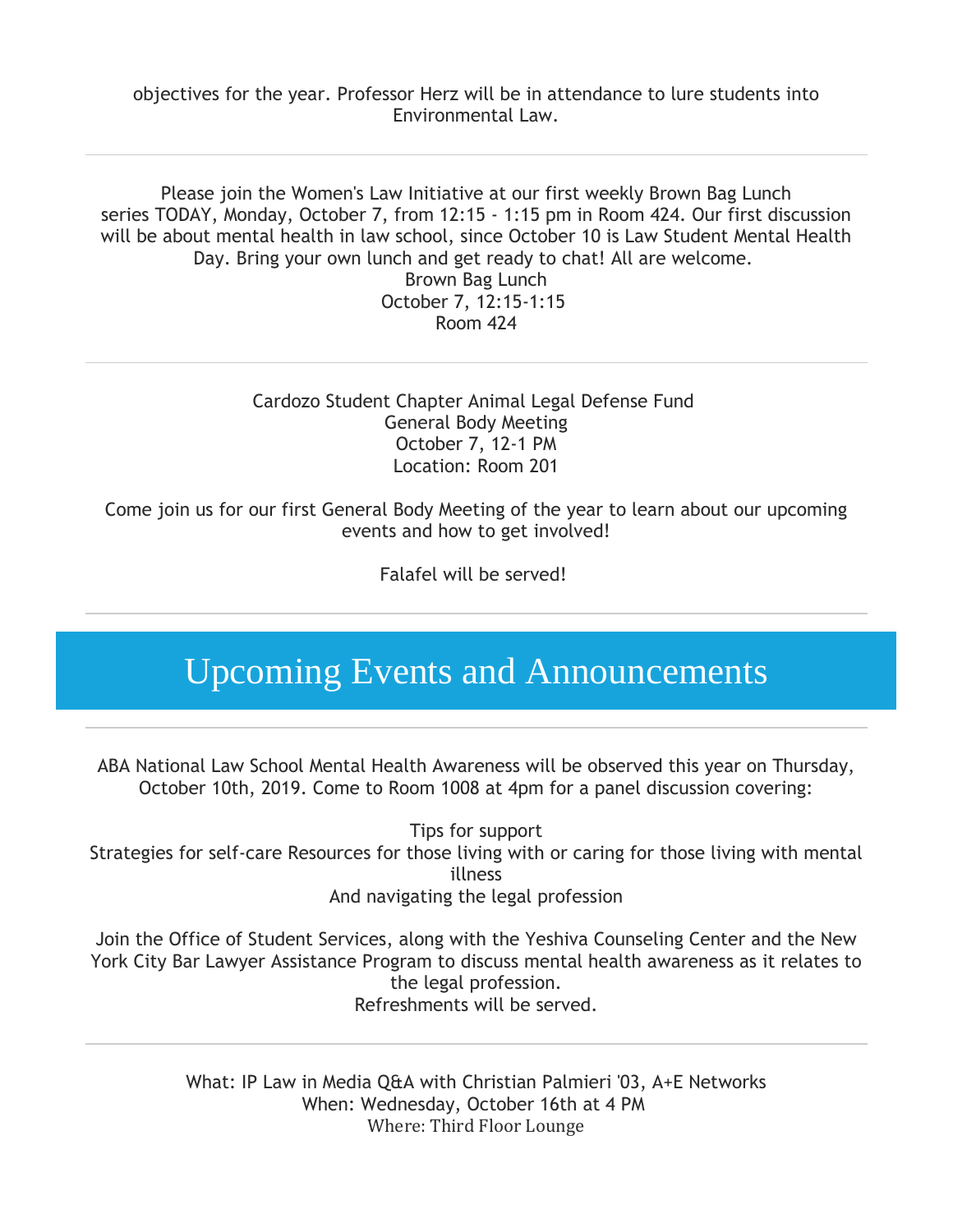Join the Cardozo Entertainment Law Society & Intellectual Property Law Society on Wednesday October 16th at 4 PM for a Q&A discussion with Christian Palmieri '03, Vice President, Intellectual Property Counsel, Legal & Business Affairs at A+E Networks! Christian Palmieri will be discussing legal issues in intellectual property that are prevalent in the media industry and answering student generated questions about the intersection of IP and the media! Reception to follow.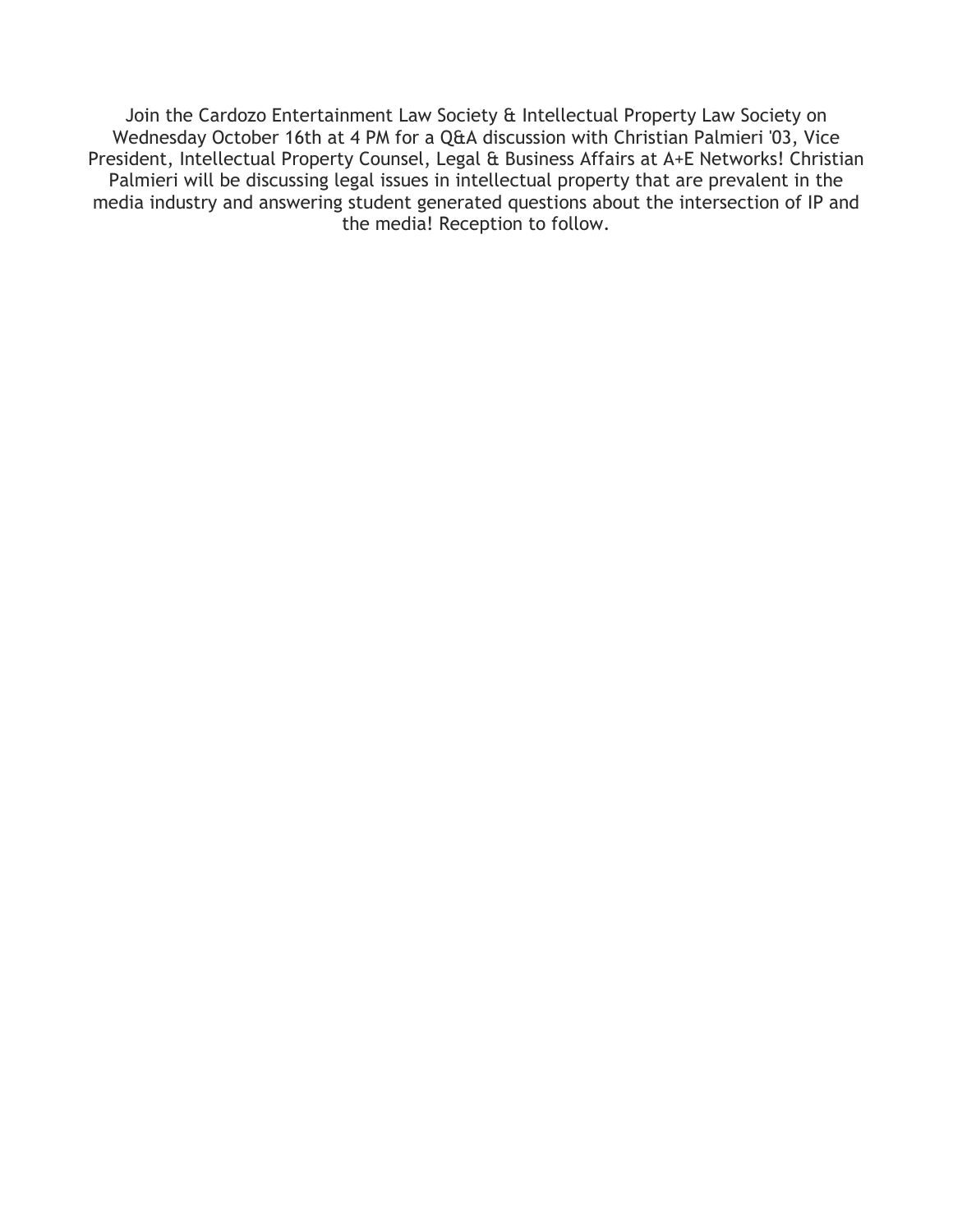#### Tuesday, October 8, 2019

The Library will be closing today at 1:00pm. The Building closing time for today is 6:00pm

### Upcoming Events and Announcements

The Student Bar Association will be having its second Senate meeting of the semester this Thursday, October 10, at 7:30pm in Room 423. All are welcome! SBA Senate Meeting October 10, 7:30 pm Room 423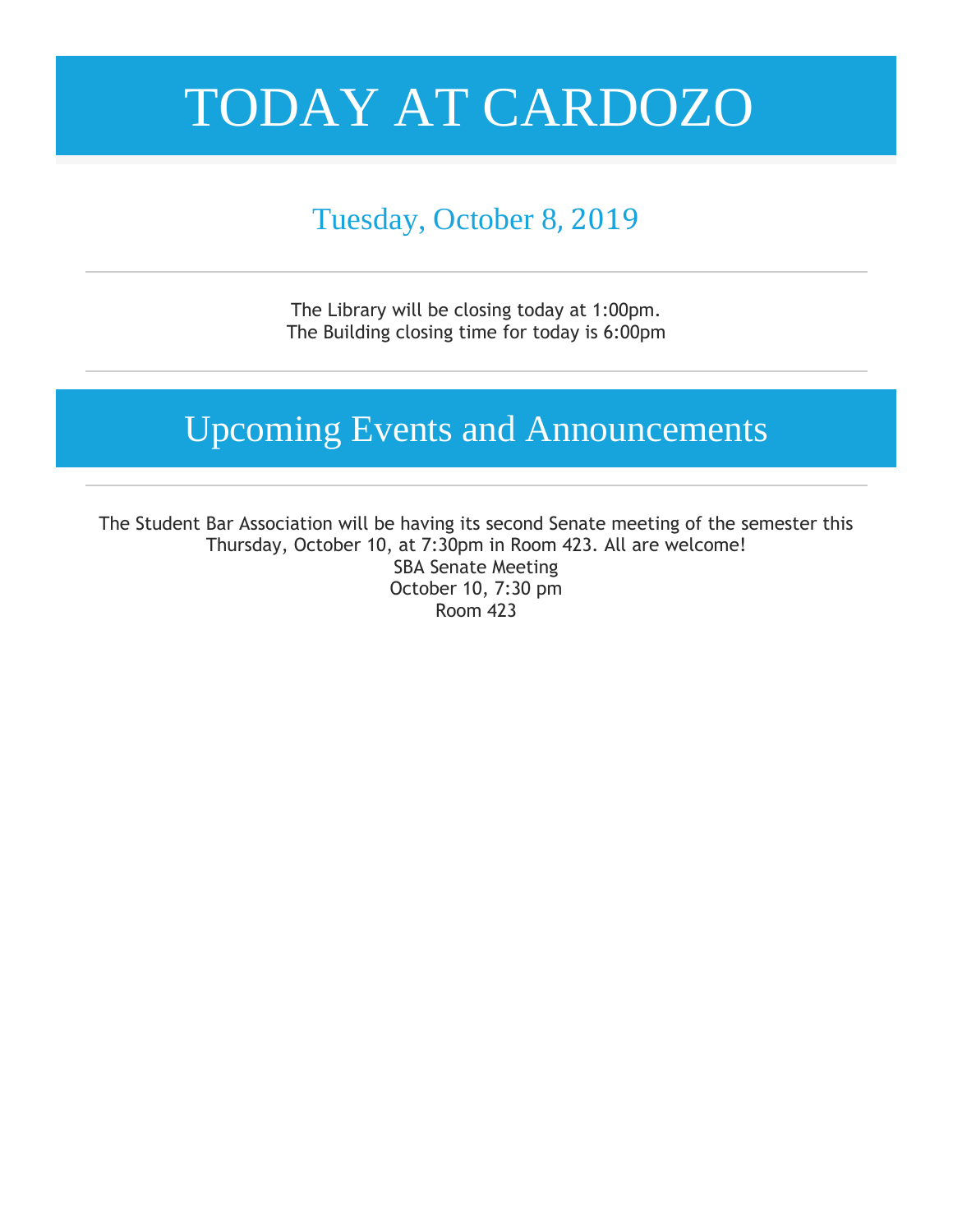#### Thursday, October 10, 2019

ABA National Law School Mental Health Awareness will be observed this year on Thursday, October 10th, 2019. Come to Room 1008 at 4pm for a panel discussion covering:

Tips for support Strategies for self-care Resources for those living with or caring for those living with mental illness And navigating the legal profession

Join the Office of Student Services, along with the Yeshiva Counseling Center and the New York City Bar Lawyer Assistance Program to discuss mental health awareness as it relates to the legal profession. Refreshments will be served.

The Student Bar Association will be having its second Senate meeting of the semester this Thursday, October 10, at 7:30pm in Room 423. All are welcome! SBA Senate Meeting October 10, 7:30 pm Room 423

On Thursday, October 10 from 6-8 PM in the Moot Court Room, the Sports Law Society will be partnering with the firm Jones Day to present the "Sports Law Roundtable: Hot Topics Impacting Intercollegiate Athletics."

Reception to follow at 7:30 PM.

### Upcoming Events and Announcements

The FAME Center at Cardozo Law and The Cardozo Fashion Law Society present:

An Evening with Steve Madden moderated by Aya Kanai, Chief Fashion Director at Hearst Magazines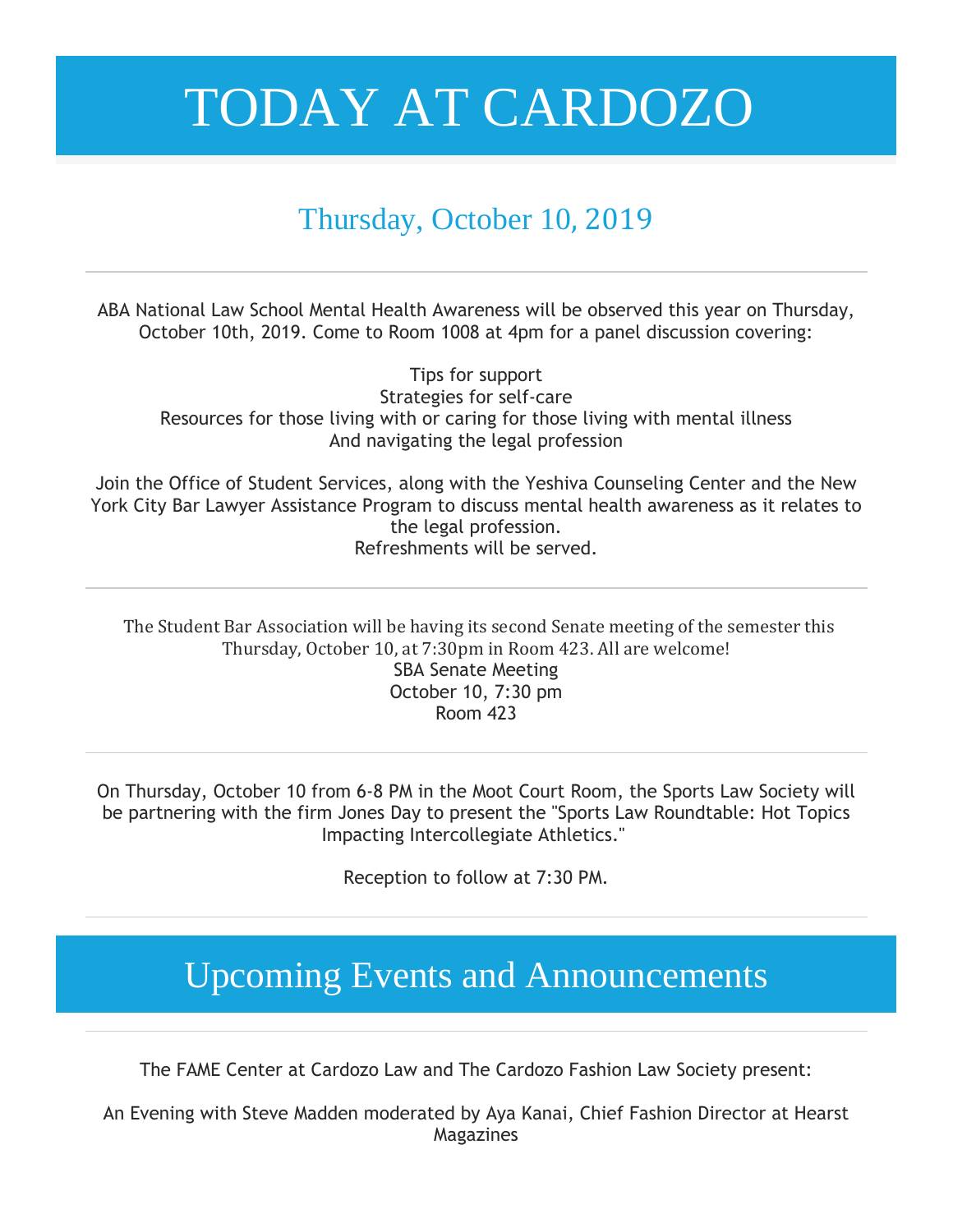It all started with a dream - and a platform. In 1990, Steve Madden launched his company with an \$1,100 investment, selling shoes out of the trunk of a car. Now, he's at the helm of a billion-dollar empire.

Join Madden at this keynote conversation as he sits down with Aya Kanai to discuss his meteoric rise to the top, starting from the ground up.

Madden will share the highs and lows of entrepreneurship as well as the personal struggles and triumphs of his life and career.

> Reception sponsored by Dentons to follow program Doors open at 6pm Thursday, October 17, 2019 Jacob Burns Moot Court Room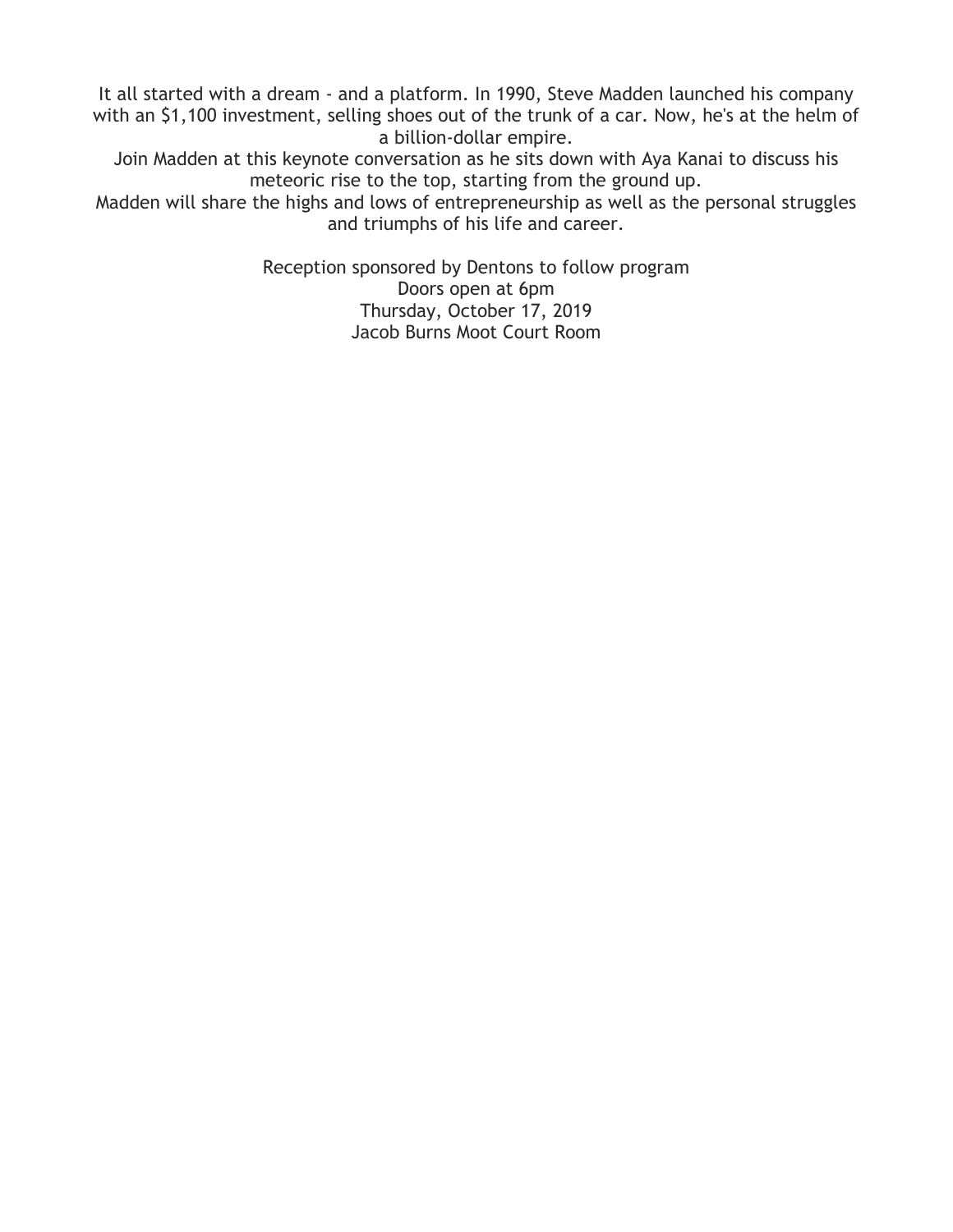#### Friday, October 11, 2019

The Library will be closing today at 5:00pm. The Building closing time for today is 6:00pm.

> Cardozo NLG X NO NEW JAILS Friday, October 11, 2019 3rd Floor: 10 AM to 3 PM

Come learn about the impending City Council zoning vote on Mayor DeBlasio's \$11 billion dollar Borough Jail Plan that would build four new jails across New York City and it's detriments to you and New Yorkers from every walk of life. Learn how you can take direct action today!

### Upcoming Events and Announcements

The Heyman Center on Corporate Law & Governance invites you to a Heyman Lunch Speaker Series event:

#### **A Private Equity Primer**

Speaker: Amy Wollensack, Partner and Co-Chair of Private Equity Practice Group, Covington & Burling **Date:** Wednesday, October 16, 2019 **Time:** 12:00 pm **Location:** Rm 205 **Lunch will be provided.**

Please join us for a lunch talk with Amy Wollensack, Partner and Co-Chair of the Private Equity Practice Group at Covington & Burling! Ms. Wollensack will discuss the ins and outs of work as a private equity attorney. She will describe her practice representing private equity clients in a variety of transactions, including leveraged buyouts, recapitalizations, mergers and acquisitions, divestitures, joint ventures, and going private transactions. Prior to joining Covington, Ms. Wollensack was a partner at Kirkland & Ellis.